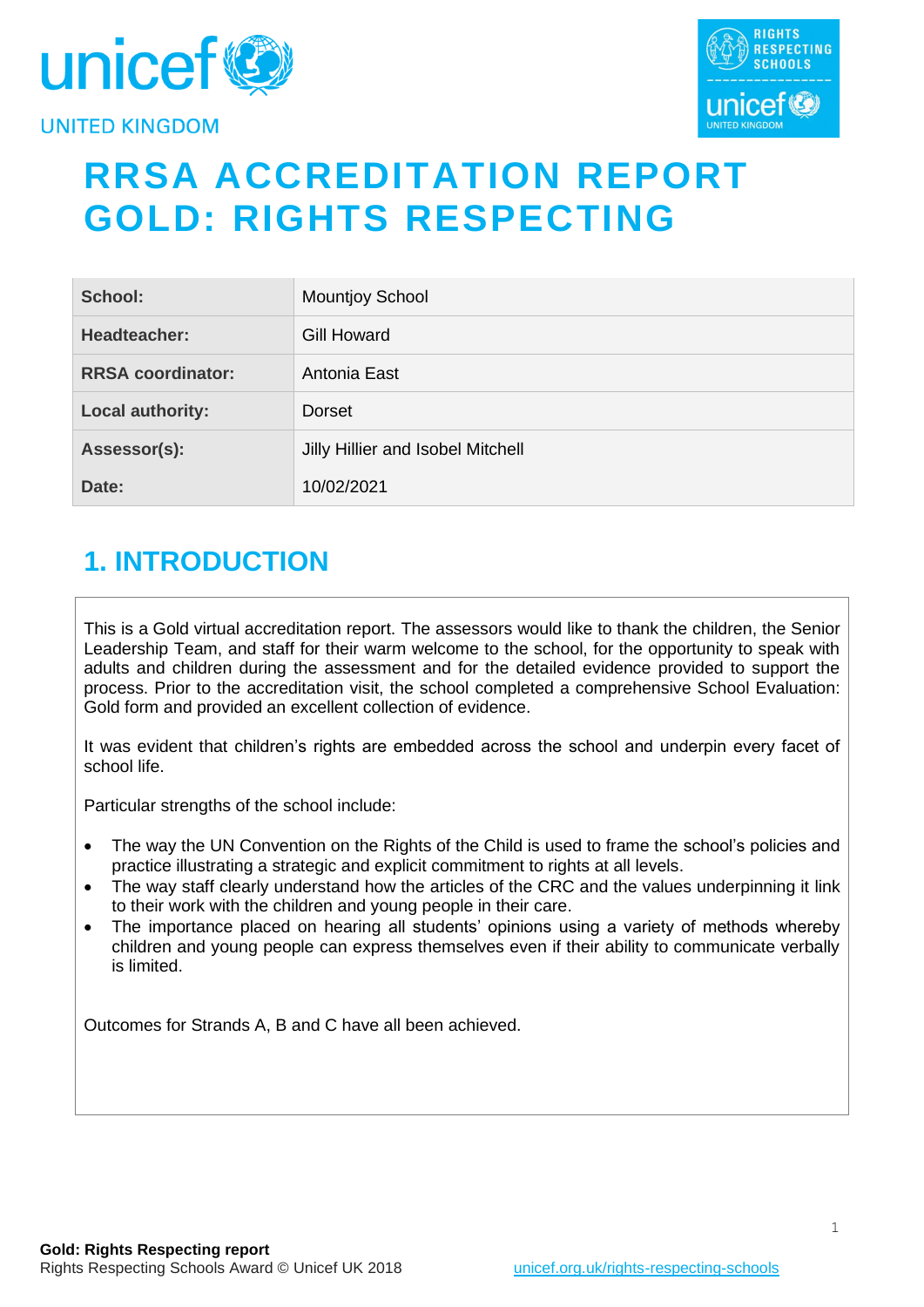



# **2. MAINTAINING GOLD: RIGHTS RESPECTING STATUS**

Our experience has shown that there are actions that have proven useful in other RRSA schools and settings in helping them to maintain and build on their practice at Gold level. Here are our recommendations for your school:

- Continue to develop activities to collaborate with other schools and act as ambassadors for children's rights. Ensure that outward facing communication tools such as the school values document, prospectus and the website make the school's commitment to children's rights explicit.
- Further develop opportunities for the students to learn about how children experience their rights in other places and use their voice to enable all children and young people to access their rights, through for example: taking part in UNICEF UK's [Outright campaign](https://www.unicef.org.uk/rights-respecting-schools/resources/teaching-resources/outright/) and learning about and taking action for the [UN Global Goals.](https://www.globalgoals.org/)
- Reflect on the stories and images used in teaching to ensure they are presenting multiple perspectives on the world and familiarising the students with people from races and cultures different to their own.
- Continue to create opportunities for students to have their opinion heard in decision making, particularly in relation to the proposed new build.

| <b>School context</b>                              | A small special school for children from 3 to 19 where<br>all pupils have a learning difficulty, complex needs or<br>Profound and Multiple Learning Difficulties (PMLD). A<br>very small minority of pupils speak English as an<br>Additional Language and more than 20% of children are<br>in receipt of free school meals. The school was rated<br>'good' by Ofsted in 2016. |
|----------------------------------------------------|--------------------------------------------------------------------------------------------------------------------------------------------------------------------------------------------------------------------------------------------------------------------------------------------------------------------------------------------------------------------------------|
| <b>Attendees at SLT meeting</b>                    | Headteacher / RRSA coordinator / Chair of Governors                                                                                                                                                                                                                                                                                                                            |
| Number of children and young people<br>interviewed | 17 pupils on-line in classes.                                                                                                                                                                                                                                                                                                                                                  |
| Number of adults interviewed                       | In addition to those attending the SLT meeting, 3<br>teaching staff, 2 support staff, 1 parent.                                                                                                                                                                                                                                                                                |
| <b>Evidence provided</b>                           | Evidence pack including for example, virtual school<br>tour, policy documents, photographs of displays, pupils'<br>work, curriculum documents, School Improvement<br>Plan, videos of pupils. On-line discussion groups.                                                                                                                                                        |
| Registered for RRSA: 22/06/2017                    | <b>Silver achieved: 11/07/2019</b>                                                                                                                                                                                                                                                                                                                                             |

# **3. ACCREDITATION INFORMATION**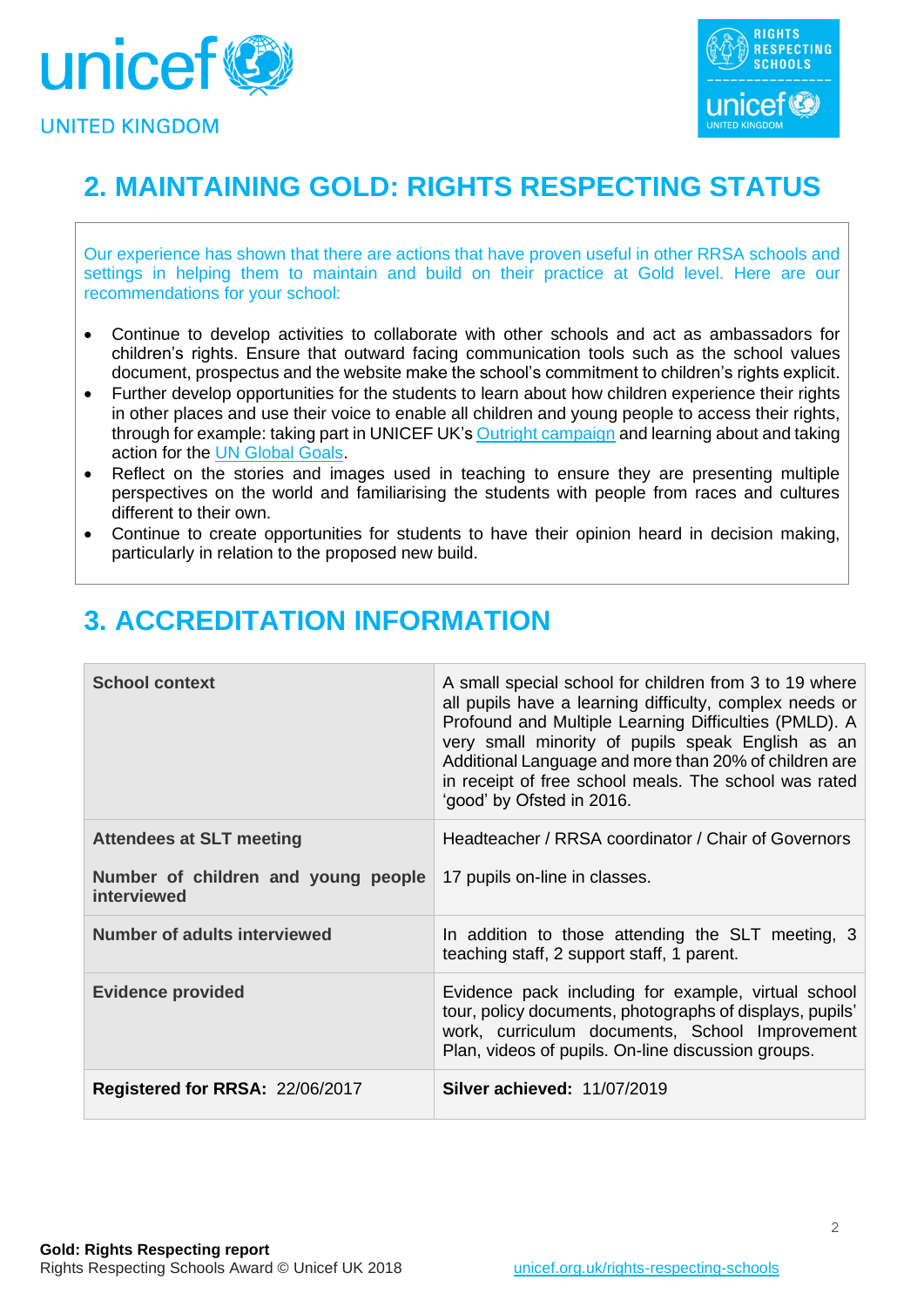



# **STRAND A: TEACHING AND LEARNING ABOUT RIGHTS**

The United Nations Convention on the Rights of the Child (CRC) is made known to children, young people and adults, who use this shared understanding to work for improved child wellbeing, school improvement, global justice and sustainable development.

#### **Strand A has been achieved**

It is clear from talking to staff and pupils and from the evidence presented that the pupils at Mountjoy learn about their rights in a variety of ways. Children's rights are very creatively displayed around the school and the assembly programme is explicitly linked to rights. The curriculum intent for all pupils at Mountjoy is underpinned by the central tenets of a child rights-based approach - survival, development, participation, and protection. Each pupil follows a personalised curriculum where goals are determined in consultation with the child during their annual review meetings. This leads to a M.A.P (My Aspirational Progress) for each pupil and these are brought together by the teacher to form the curriculum for the class. PSHCE is a fundamental part of their learning and is woven through the teaching every day. The central themes of the PSHCE curriculum are explicitly linked to the CRC, for example. "Emotional skills" are related to Article 12 - the right to be heard and "Spiritual" is related to Article 14 - the right to practise your own religion. Each class also learns about a 'Right of the Week.' Year 10 have recently been teaching the younger children about rights through a PPT presentation they participated in called 'Shine a Light' which used images and words to present children's rights in different parts of the world.

The pupils at the school have significant communication challenges but despite this, some of them were able to talk to us about rights during the accreditation visit, mentioning the right to a voice, the right to clean water, the right to be healthy and to be safe. Pupils' work and comments made on their annual reviews provide further evidence that the children and young people are developing their knowledge of rights. For example, the comments on one of the pupil's annual reviews state; 'She has made links between academic study and Rights Respecting work e.g. through voting on new readers through to constructing a set of class rules and comparing the lives of children in Ethiopia and the UK as part of our 1980s History project.' Learning about the CRC is built into staff and governor training and induction and their knowledge of rights and how these relate to their work is excellent. The RRSA Lead has a role in school that enables her to have an overview of policy and practice which has enabled RRSA and the CRC to be embedded across the school. She is also a parent of a child at the school and is therefore also able to share the positive impact from a parent's point of view.

Parents learn about the school's work on rights through the newsletter, open days and through the annual reviews with their children where rights language is used. The parent we spoke to felt that the school had always been rights respecting but explained that over the last few years this has been more explicitly related to the articles in the CRC and that this has helped her to advocate for her son with professionals outside of school. "*My son has had all the support he needs from school and so have I. I have always felt very included in what was being provided for him. He is very confident; he knows what he wants and when he wants it and has developed communication to express that. He knows the people here are there to help him. The rights are evident in all that they do here at school. With the level of need my son has, I have to be an advocate for him, and the rights help me to do that."* It was clear from speaking to the Senior Leadership Team that listening to the children, protecting them from harm and doing what is best for them has always been at the heart of the school, linking this approach to the rights in the CRC has strengthened it and given the children and young people a solid foundation to take with them when they leave school. *"Knowing that rights are important across the world makes them realise that this is for them as adults out there in the wider world. They will take it out to beyond school. They will become parents themselves and they will know that their children will also have rights."*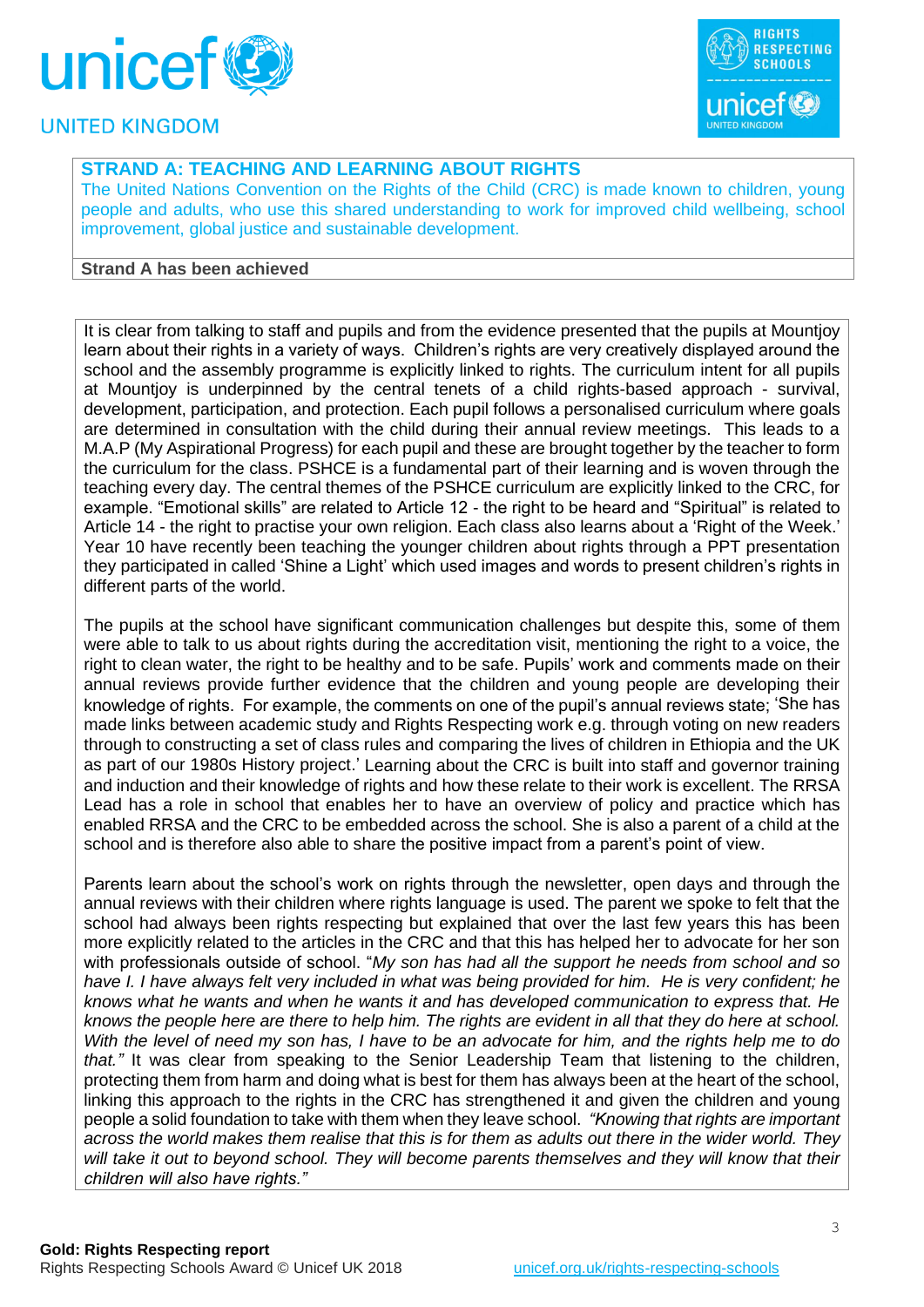



# **STRAND B: TEACHING AND LEARNING THROUGH RIGHTS – ETHOS AND RELATIONSHIPS**

Actions and decisions affecting children are rooted in, reviewed and resolved through rights. Children, young people and adults collaborate to develop and maintain a school community based on equality, dignity, respect, non-discrimination and participation; this includes learning and teaching in a way that respects the rights of both educators and learners and promotes wellbeing.

### **Strand B has been achieved**

Actions and decisions affecting children at Mountjoy are driven by the values of the CRC, RRSA and human rights education. For example, priorities on the School Improvement Plan are underpinned by teaching and learning 'about' rights, 'through' rights and 'for' rights. The RRSA Lead has thought carefully about what the RRSA outcomes look and feel like when not all children can articulate their enjoyment of rights and so the role of adults as duty bearers who facilitate access to rights has even greater importance. The children and young people we spoke to were very positive about how their teachers are *"helpful and listen."* When asked to describe the best things about their school they said "*Amazing, helpful and happy."* Most of the students are not able to articulate how the school staff act as duty bearers to protect their rights because of their special educational needs but the headteacher told us; *"Our duty is to do something that they would want if they could communicate." "As duty bearers we serve our young people to do what is best for them."*

It was clear during the visit that relationships and interactions between adults and pupils are based on care, dignity and respect. The school uses a therapeutic approach to behaviour management and the pupils learn about forming positive relationships in PSHCE. They know they can approach a member of the Emotional Support Team if they have any concerns. From Early Years onwards, the pupils and their teachers work together to create a rights-based charter and agree how they can respect each other using simple concepts such as 'being kind' and 'listening to each other.' The headteacher explained that the more able children can reflect on fairness using social stories and comic strip conversations but that this concept is hard for some to understand. However, they do understand that if there is an incidence of challenging behaviour then the adults will need to work out how to address that *"not to punish them but to support them to manage their behaviour."* Whilst the pupils would not be able to articulate an understanding of the concept of 'equity' they have a variety of needs and the staff and the parent we spoke to said that they are very understanding of each other and they accept that some of their peers may need to be treated differently to others. Speaking about her son, the parent we spoke to said; *"his peers are very understanding and inclusive of him, they embrace his presence in the room."* Many of the pupils need support with personal care, the staff are committed to maintaining the pupils' dignity *"No matter what they need, their dignity is preserved."*

The pupils we spoke to were able to give us examples of how the school keeps them safe, they talked about learning how to cross the road safely and keeping safe around medicines. They have taken part in Anti-bullying week and had lessons in on-line safety and followed the NSPCC programmes - PANTS and the 'Speak out Stay Safe.' These lessons have been related specifically to rights such as the right to be protected from harm and the right to privacy. The staff reported that bullying is rare and if a pupil or parent has a concern, they can raise it through a complaints procedure – pupils can post their concern into a box or speak to a trusted adult.

Keeping healthy in body and mind is a vital part of the PSHCE programme, covering for example, healthy eating and keeping safe from drugs. The pupils also spoke to us about how they have been learning how to use hand sanitizer to protect against germs. The school uses a multitude of techniques such as mindfulness, anxiety mapping, hydro therapy, horse riding, as well as outdoor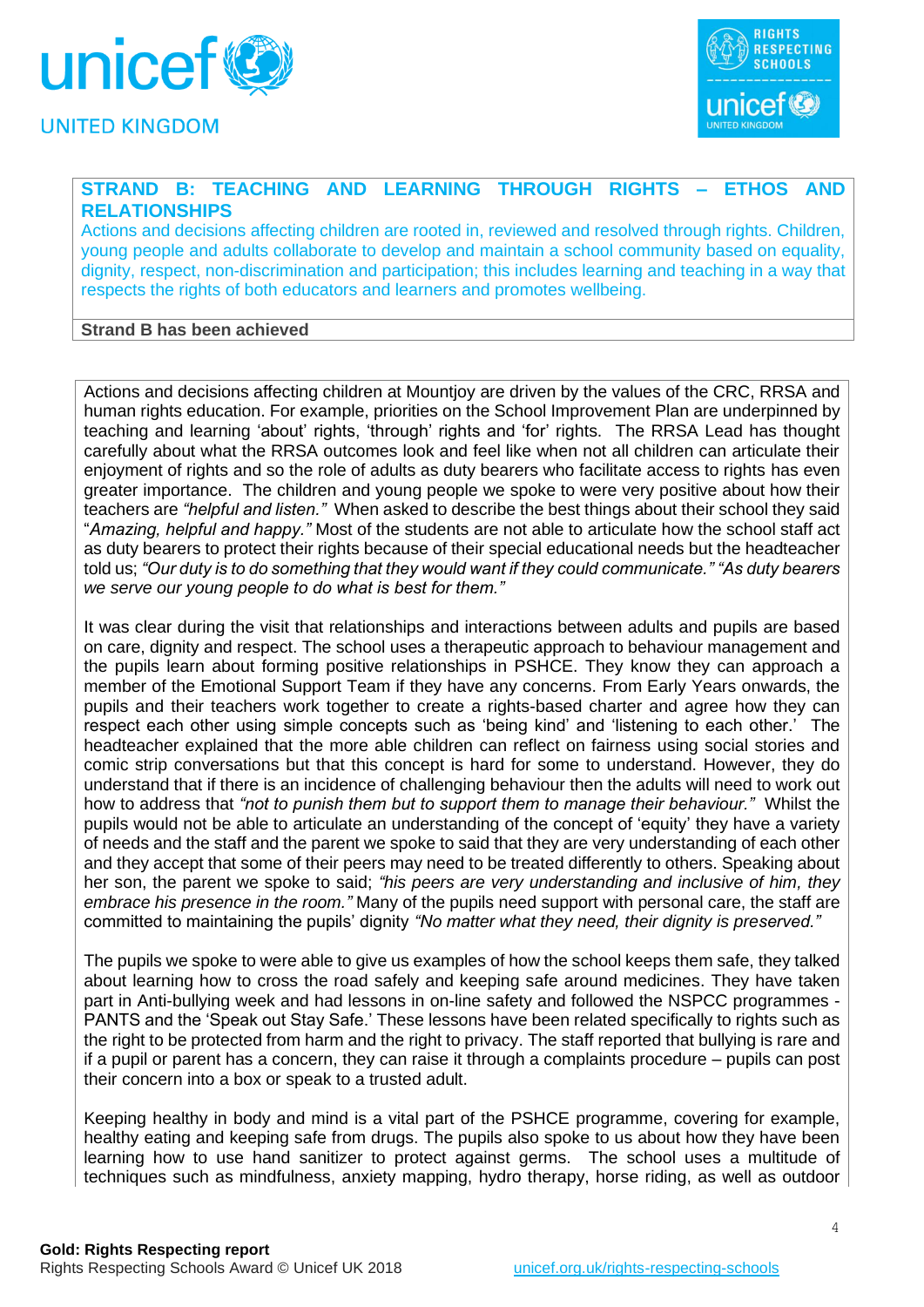



education to support the pupils with their mental health and well-being and the school were specifically mentioned by their local MP in parliament as a good example of going 'above and beyond' to support their pupils and their families during the Covid–19 pandemic.

Helping children to express their personality and celebrating difference is core to the PSHCE programme and the staff explained how inclusion was central to what they were all about as a special school – finding ways for all their pupils, whatever their needs, to be included in school and community life. The pupils learn about cultures and beliefs different from their own through special celebration days such as Hanukkah day and Chinese New Year and the links to rights such as Article 13, freedom of expression and Article 14 – freedom of religion are made explicit in lesson materials and displays.

Pupils have many opportunities to be engaged in their learning. The pupils and their parents are heavily involved in creating their personalised curriculum and targets which are developed at their annual review meetings. The children take part in surveys about their school and their views on what they learn and what they are most proud of are displayed around the school. The responses show great pride in what they have achieved and show how much they value the support they receive with their learning, for example: 'I learnt why I need exercise and that I am waterproof!', 'My art and maths is good. I am proud.' 'The best thing about school is the MSI curriculum - I know where I should be'; 'The therapy that helps me.'

## **STRAND C: TEACHING AND LEARNING FOR RIGHTS – PARTICIPATION, EMPOWERMENT AND ACTION**

Children are empowered to enjoy and exercise their rights and to promote the rights of others locally and globally. Duty bearers are accountable for ensuring that children experience their rights.

#### **Strand C has been achieved**

The staff we spoke to were passionate about giving every pupil a chance to express their views. They use a 'Total Communication' approach to enable the children and young people to express themselves. One of the pupils explained to us through a video, the many tools which pupils can use to communicate ranging from low tech such as flip books and symbols to high tech such as a device for communicating through eye gaze. Putting Article 12, the Right to Participation at the centre of their work as a school has made a big difference and the staff and parent spoken to report that this has increased the pupils confidence and engagement with their learning. The approach is quite new for some parents, many of their children have severe learning disabilities so they are used to speaking for them and making decisions on their behalf, but through the schools' work on children's rights they start to understand that their children have rights and can express their own choice.

The 'My Voice, My Choice', project is a way of ensuring children at Mountjoy know that they have a right to be involved in decision making raising awareness of opportunities for participation such as 'Who helps you make decisions?' 'What decisions are coming up in your life?' and 'How can you prepare for these?' Pupil voice has been used to good effect in the school. The Beach School and Forest School projects were designed with input from the post 16 students and pupils are involved in designing questions and interviewing candidates for roles at the school.

The students in school have learnt about current global issues such as climate change and the Black Lives Matters movement and some have taken part in projects where they use their voice to influence change in their local environment and community. The Eco Schools group have achieved the Silver Award and have been engaged in practical work in the school grounds as well as a letter writing campaign on pollution and climate change. They have also been engaged in creative projects such as building robots from recycled material and designing posters to promote recycling and saving